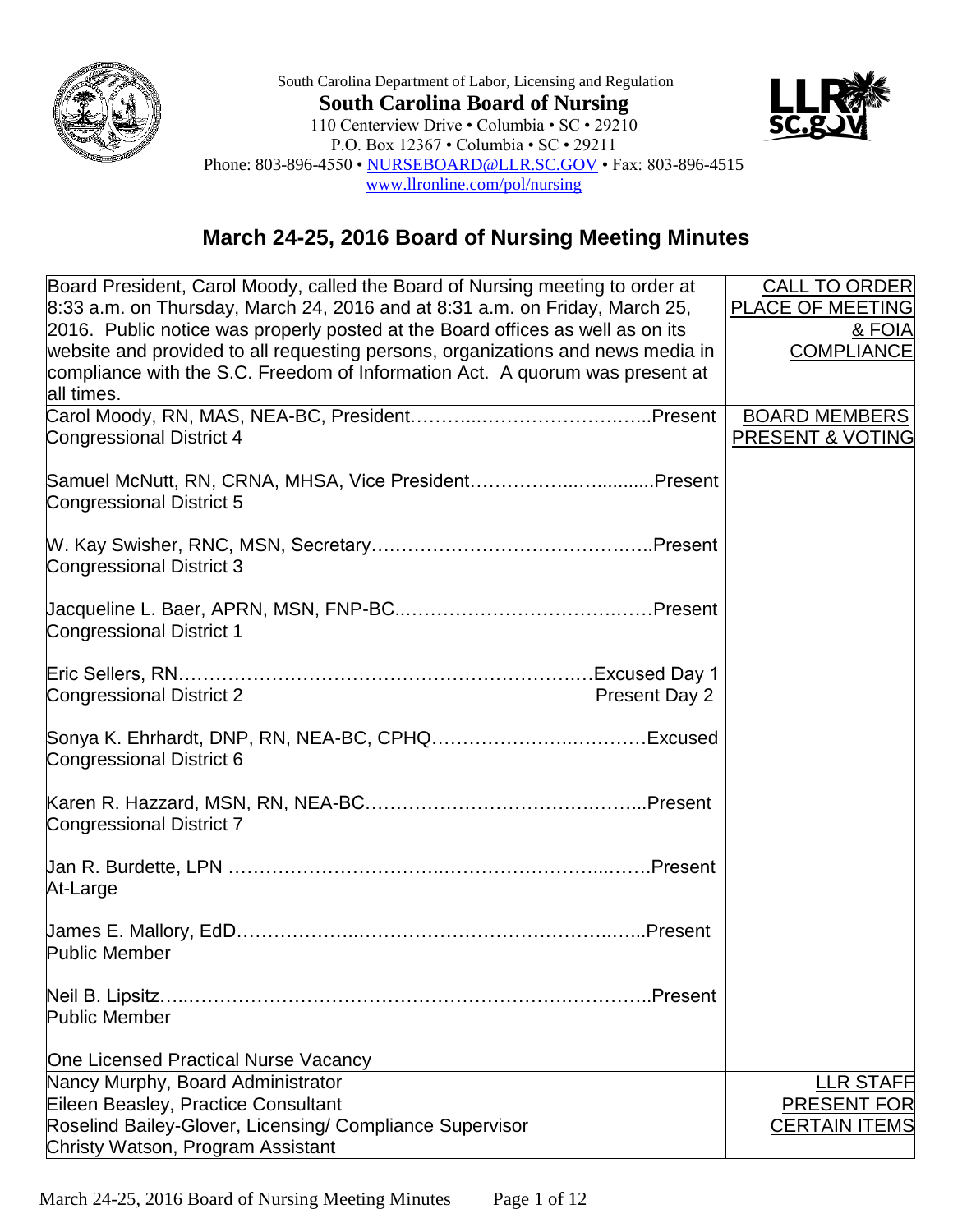| Donnell Jennings, Advice Counsel, Board of Nursing<br>Princess Hodges, Office of Disciplinary Counsel                                                                                                                                                                                                                                                                                 |                                                                                                    |
|---------------------------------------------------------------------------------------------------------------------------------------------------------------------------------------------------------------------------------------------------------------------------------------------------------------------------------------------------------------------------------------|----------------------------------------------------------------------------------------------------|
| Sonya Erhardt was excused for both meeting days and Eric Sellers was excused<br>for the Thursday meeting day.                                                                                                                                                                                                                                                                         | <b>EXCUSED</b><br><b>ABSENCES</b>                                                                  |
| A motion was made by Samuel McNutt to accept the excused absences. Kay<br>Swisher seconded the motion. The motion carried unanimously.                                                                                                                                                                                                                                                | <b>MOTION</b>                                                                                      |
| The March 24-25, 2016 Board of Nursing Meeting Regular Agenda was<br>presented for the Board's review and approval.                                                                                                                                                                                                                                                                   | <b>APPROVAL OF</b><br><b>AGENDA</b>                                                                |
| A motion was made by Samuel McNutt to approve the March 24-25, 2016 Board<br>of Nursing Regular Agenda with items four and five being moved to nine a.m.<br>secondary to availability of individuals that will be meeting in executive session.<br>Kay Swisher seconded the motion. The motion carried unanimously.                                                                   | <b>MOTION</b>                                                                                      |
| The Consent Agenda for the March 24-25, 2016 Board of Nursing meeting was<br>presented for the Board's review and approval/acceptance as information.                                                                                                                                                                                                                                 | APPROVAL OF<br><b>CONSENT AGENDA</b>                                                               |
| a) For Information: NCSBN Good Morning Members January 20, 2016<br>b) For Information: NCSBN Good Morning Members January 22, 2016<br>c) For Information: NCSBN Good Morning Members February<br>10, 2016                                                                                                                                                                             |                                                                                                    |
| d) For Acceptance: April 9, 2015 Nursing Practice and Standards<br><b>Committee (NPSC) Meeting Minutes</b>                                                                                                                                                                                                                                                                            |                                                                                                    |
| e) For Acceptance: August 7, 2015 Advanced Practice Committee on<br><b>Nursing (APC) Meeting Minutes</b>                                                                                                                                                                                                                                                                              |                                                                                                    |
| For Acceptance: December 1, 2015 Advisory Committee on Nursing<br>f<br>(ACON) Meeting Minutes                                                                                                                                                                                                                                                                                         |                                                                                                    |
| For Information: NCLEX RN and PN Summary Statistics for 2015<br>g)<br>For Information: Schools with Deficient NCLEX Pass Rate for Test Year<br>h)<br>2015                                                                                                                                                                                                                             |                                                                                                    |
| For Information: Budget (on table)<br>i)                                                                                                                                                                                                                                                                                                                                              |                                                                                                    |
| A motion was made by James Mallory to approve the Consent Agenda as<br>presented. Karen Hazard seconded the motion. The motion carried unanimously.                                                                                                                                                                                                                                   | <b>MOTION</b>                                                                                      |
| The January 28-29, 2016 Board of Nursing meeting minutes were presented for<br>the Board's review and approval.                                                                                                                                                                                                                                                                       | <b>APPROVAL OF</b><br><b>MINUTES</b>                                                               |
| A motion was made by Karen Hazzard to approve the January 28-29, 2016<br>Board of Nursing meeting minutes as presented. Samuel McNutt seconded the<br>motion. The motion carried unanimously.                                                                                                                                                                                         | <b>MOTION</b>                                                                                      |
| At its May 2015 meeting, the Board of Nursing voted to accept the report of<br>Denmark Technical College (DTC) as presented (regarding their 2014 NCLEX-<br>PN deficiency) with a return in November with NCLEX scores and progress of<br>the plan as presented, at which point provide an analysis of the admission<br>criteria on the ASSET scores from Kaplan PN integrated tests. | <b>DENMARK</b><br><b>TECHNICAL</b><br>COLLEGE-<br><b>PROGRAM</b><br><b>STATUS</b><br><b>UPDATE</b> |
| At its November 2015 meeting, the Board of Nursing voted to accept the<br>information presented and for DTC to return to the March 2016 Board of<br>Nursing meeting for review.                                                                                                                                                                                                       |                                                                                                    |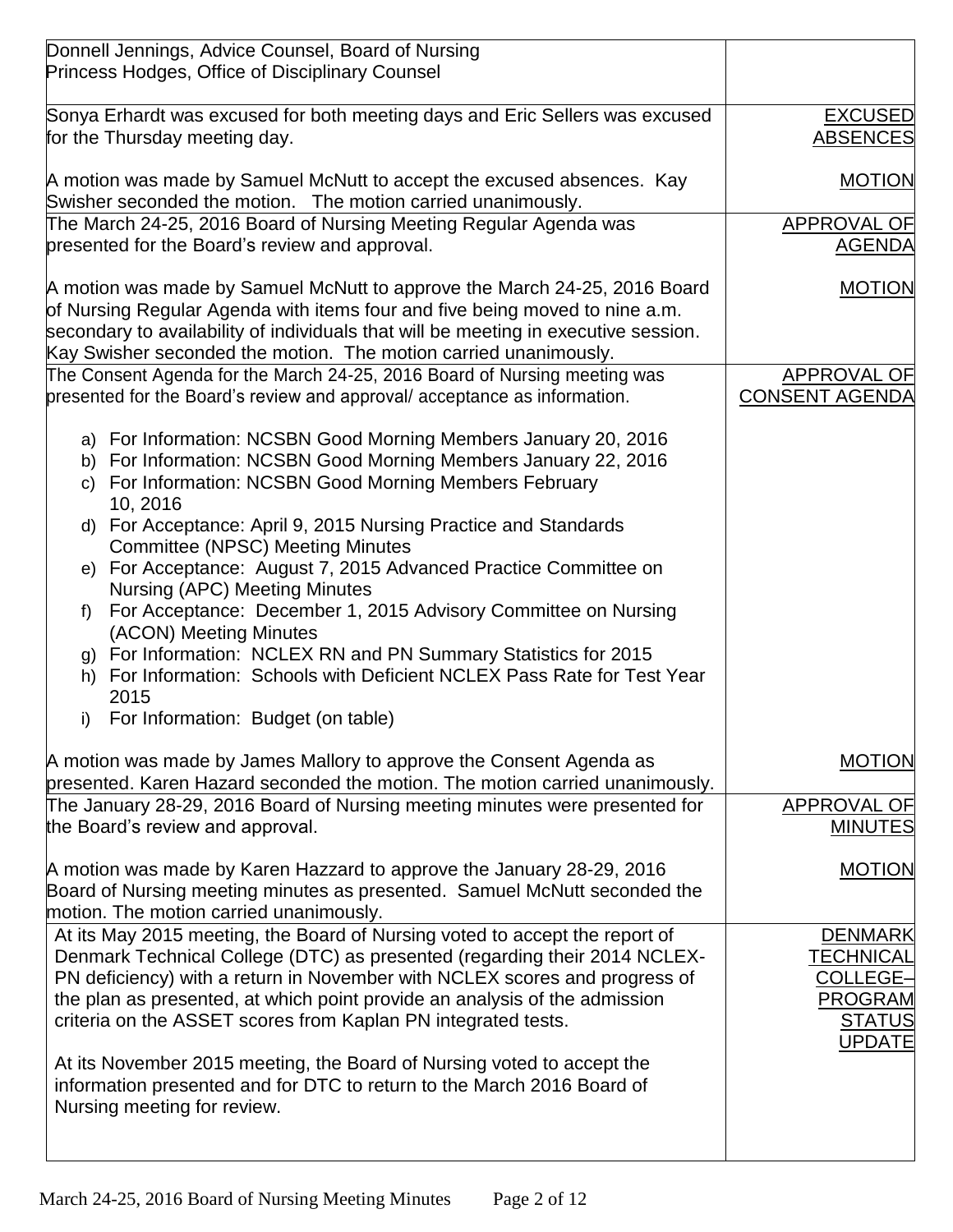| Teneane Foster, Interim Dean of Nursing and Tarshua Teresa Mack, Interim<br>Vice President of Student Affairs, Denmark Technical College, appeared before<br>the Board to present a program update and to respond to questions.                        |                                                                                                                     |
|--------------------------------------------------------------------------------------------------------------------------------------------------------------------------------------------------------------------------------------------------------|---------------------------------------------------------------------------------------------------------------------|
| Discussion included though was not limited to the report provided for the<br>Board's review, student NCLEX results and number of students that graduated.                                                                                              |                                                                                                                     |
| A motion was made by Samuel McNutt to accept the report. Karen Hazzard<br>seconded the motion. The motion carried unanimously.                                                                                                                         | <b>MOTION</b>                                                                                                       |
| The licensure process for Canadian applicants was discussed.<br>Discussion included, however, was not limited to the requirements of the Nurse<br>Practice Act Chapter 33 Section 40-33-32 and the offering of the NCLEX in<br>Canada.                 | ADMINISTRATOR'S<br><b>REPORT-</b><br><b>LICENSURE</b><br><b>PROCESS FOR</b><br><b>CANADIAN</b><br><b>APPLICANTS</b> |
| A motion was made by Samuel McNutt to follow the statute as written at this time.<br>Neil Lipsitz seconded the motion. The motion carried unanimously.                                                                                                 | <b>MOTION</b>                                                                                                       |
| Information from the National Council of State Boards of Nursing (NCSBN)<br>Midyear Meeting was shared.                                                                                                                                                | PRESIDENT'S<br><b>REPORT-</b><br><b>NCSBN MIDYEAR</b>                                                               |
| Discussion included, however, was not limited to the Nurse Licensure Compact<br>update, the Standards Development Committee report, the APRN Education<br>Committee report and detecting fraud/ utilizing resources during the application<br>process. | <b>MEETING</b>                                                                                                      |
| A motion was made by Kay Swisher to accept the report from the NCSBN<br>Midyear meeting. Samuel McNutt seconded the motion. The motion carried<br>unanimously.                                                                                         | <b>MOTION</b>                                                                                                       |
| Proposed changes to the Nursing Practice and Standards Committee (NPSC)<br>bylaws were provided for the Board's review.                                                                                                                                | PRESIDENT'S<br>REPORT-<br><b>NURSING PRACTICE</b><br>AND STANDARDS<br><b>COMMITTEE</b>                              |
| Karen Hazzard made a motion to accept the revisions to the Nursing Practice<br>and Standards Committee bylaws as presented. Kay Swisher seconded the<br>motion. The motion carried unanimously.                                                        | <b>MOTION</b>                                                                                                       |
| Proposed changes to the Advanced Practice Committee (APC) bylaws were<br>provided for the Board's review.                                                                                                                                              | PRESIDENT'S<br><b>REPORT-</b><br><b>ADVANCED</b><br><b>PRACTICE</b><br><b>COMMITTEE</b>                             |
| A motion was made by Jacqueline Baer to add an advanced practice nurse<br>practitioner representative versed in psychiatry. Kay Swisher seconded the<br>motion. The motion carried unanimously.                                                        | <b>MOTION</b>                                                                                                       |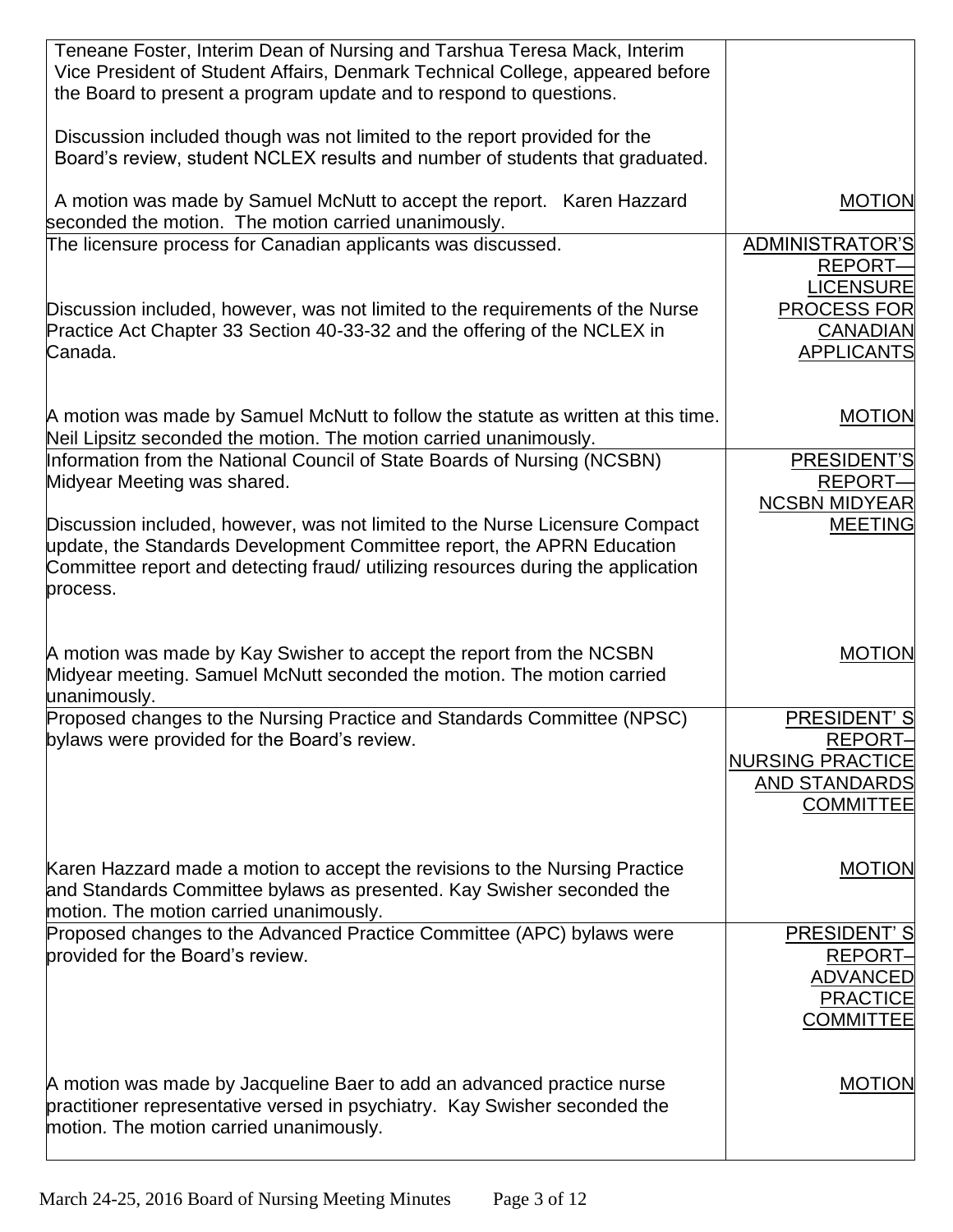| A motion was made by Kay Swisher to accept the revisions to the Advanced<br>Practice Committee bylaws as presented. Neil Lipsitz seconded the motion. The<br>motion carried unanimously.                                                                                                                                                                                                                                                                                                                                                                                                                                        | <b>MOTION</b>                                                                                                                                                                                                                                                                                                                             |
|---------------------------------------------------------------------------------------------------------------------------------------------------------------------------------------------------------------------------------------------------------------------------------------------------------------------------------------------------------------------------------------------------------------------------------------------------------------------------------------------------------------------------------------------------------------------------------------------------------------------------------|-------------------------------------------------------------------------------------------------------------------------------------------------------------------------------------------------------------------------------------------------------------------------------------------------------------------------------------------|
| The process for nominating individuals to serve on the Board committees was<br>discussed.<br>The committee nominations received will be sent to the Board of Nursing<br>Nominations Committee for the purpose of making recommendations to the full<br>Board for approval. The committee would be comprised of the Secretary and two<br>other BON members (may include public members). The Nominations Committee<br>will review the nomination form/ CV submitted by the individual, the need and<br>geographic considerations. Nominees may be required to appear before the full<br>BON for the approval request appearance. | PRESIDENT'S<br>REPORT-<br><b>COMMITTEE</b><br><b>NOMINATION</b><br><b>PROCESS</b>                                                                                                                                                                                                                                                         |
| A motion was made by Karen Hazzard to accept the proposed committee<br>nomination process as presented. Kay Swisher seconded the motion. The<br>motion carried unanimously.<br>Carol Moody asked the Board for volunteers to serve on the Nominations<br>Committee with Kay Swisher, the Board Secretary. Jacqueline Baer and Neil<br>Lipsitz volunteered.                                                                                                                                                                                                                                                                      | <b>MOTION</b>                                                                                                                                                                                                                                                                                                                             |
| A motion was made by Samuel McNutt to accept Jacqueline Baer and Neil<br>Lipsitz for the Nominations Committee. Karen Hazzard seconded the motion.<br>The motion carried unanimously.                                                                                                                                                                                                                                                                                                                                                                                                                                           | <b>MOTION</b>                                                                                                                                                                                                                                                                                                                             |
|                                                                                                                                                                                                                                                                                                                                                                                                                                                                                                                                                                                                                                 | <b>ADVICE COUNCIL</b><br>OFFICE OF<br><b>DISCIPLINARY</b><br>COUNCIL (ODC),<br><b>OFFICE OF</b><br><b>INVESTIGATIONS</b><br>AND<br>ENFORCEMENT<br>(OIE) AND SC<br><b>RECOVERING</b><br><b>PROFESSIONALS</b><br>PROGRAM--<br>(RPP) --<br><b>TEMPORARY</b><br>SUSPENSION/<br><b>ADMINISTRATIVE</b><br><b>SUSPENSION</b><br><b>PROCESSES</b> |
| A motion was made by Samuel McNutt to go in to executive session for the<br>purpose of receiving legal counsel on investigations and on the Recovering<br>Professionals Program (RPP). Staff from these areas was requested to stay.<br>Kay Swisher seconded the motion. The motion carried unanimously.                                                                                                                                                                                                                                                                                                                        | <b>MOTION</b>                                                                                                                                                                                                                                                                                                                             |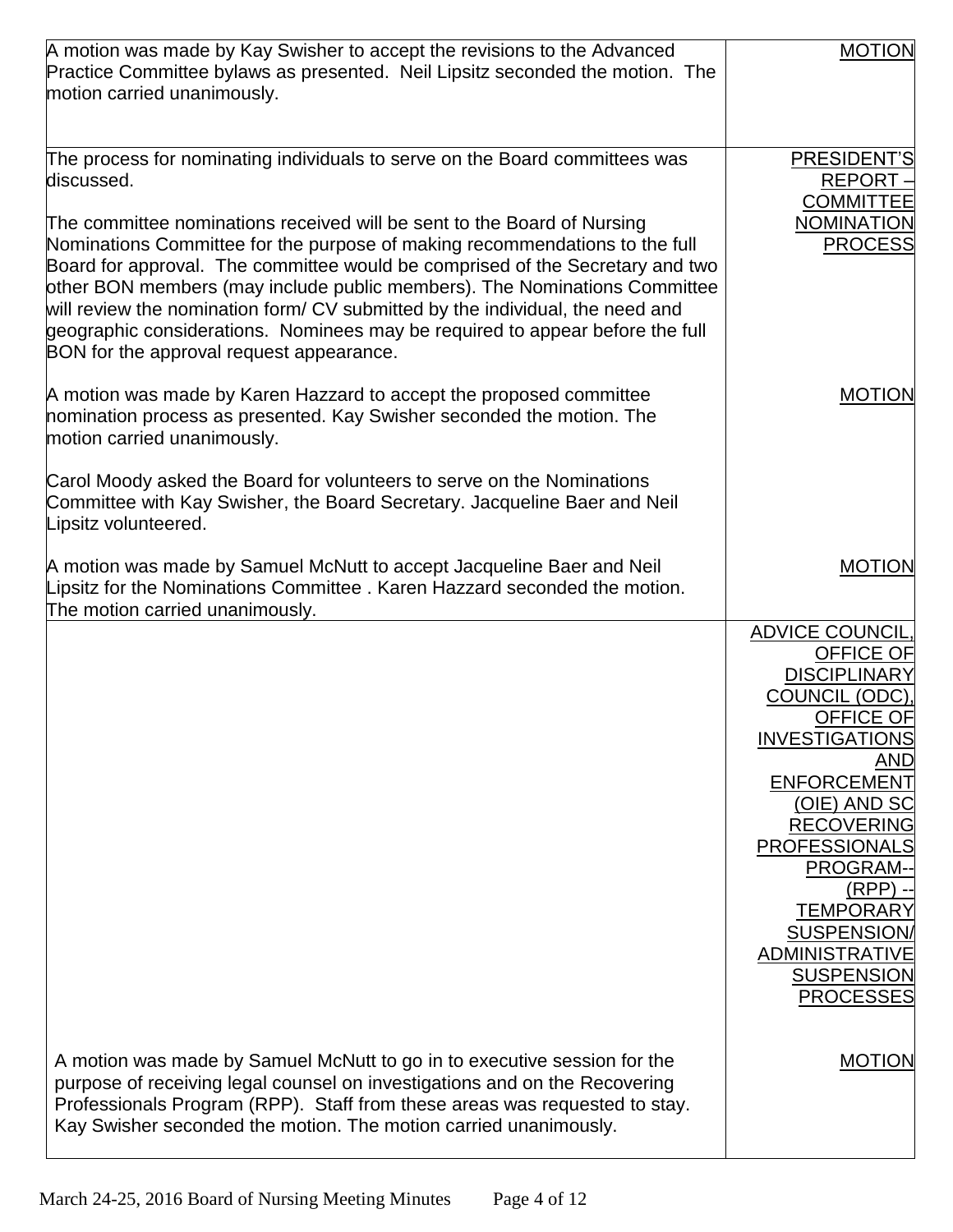| A motion was made by Kay Swisher to leave executive session. Samuel McNutt<br>seconded the motion. The motion carried unanimously. No official actions were<br>taken during executive session.                                                                                                                                                                                                                                                                                                                                                                                                                                                                                                                                                                                                                                                                                                                                                                                                                         | <b>MOTION</b>                                                                                                                             |
|------------------------------------------------------------------------------------------------------------------------------------------------------------------------------------------------------------------------------------------------------------------------------------------------------------------------------------------------------------------------------------------------------------------------------------------------------------------------------------------------------------------------------------------------------------------------------------------------------------------------------------------------------------------------------------------------------------------------------------------------------------------------------------------------------------------------------------------------------------------------------------------------------------------------------------------------------------------------------------------------------------------------|-------------------------------------------------------------------------------------------------------------------------------------------|
| Darra Coleman, LLR, Chief Advice Council, presented a composite motion, which<br>is intended to offer guidance to the separate offices within the LLR and also to<br>offer guidance to RPP with regard to the management of disciplinary cases.                                                                                                                                                                                                                                                                                                                                                                                                                                                                                                                                                                                                                                                                                                                                                                        | <b>MOTION</b>                                                                                                                             |
| The Board offered the following guidelines to the departments of LLR assigned<br>to support its regulatory efforts and to RPP in managing BON-related cases:<br>(1) All orders of suspension, whether administrative or TSO, will be signed<br>by the BON President or her designee, rather than by the Board's<br>administrator.<br>(2) In cases where the BON has issued an order compelling a respondent to<br>enroll in RPP and RPP issues a report of significant non-compliance, a<br>TSO will be pursued.<br>(3) In cases involving a "pure volunteer," meaning someone who is neither<br>involved in an investigation nor subject to a BON order, who has enrolled<br>in RPP and received a diagnosis, a report of significant non-compliance<br>by RPP will be treated as an initial complaint.<br>(4) While recognizing the need for the exercise of clinical judgment, the BON<br>suggests the following be considered as guidelines for RPP's<br>determination of a reportable significant non-compliance: |                                                                                                                                           |
| a. Failure to report to prescribed treatment;<br>b. Working without authorization from RPP;<br>c. Positive drug screens; and/or<br>d. Repetitive failure to communicate, which includes missing more than<br>2 consecutive meetings.<br>(5) In cases of involuntary enrollment without a BON order but where a<br>licensee has been involved in the investigative process, a TSO shall be<br>pursued when a significant non-compliant report is received from RPP.                                                                                                                                                                                                                                                                                                                                                                                                                                                                                                                                                     |                                                                                                                                           |
| Neil Lipsitz seconded the motion. The motion carried unanimously.<br>At its January 14, 2016 meeting, the NPSC reviewed/ discussed AO #33 and 50<br>and recommended the Board approve the revisions as presented.                                                                                                                                                                                                                                                                                                                                                                                                                                                                                                                                                                                                                                                                                                                                                                                                      | <b>BOARD OF</b><br><b>NURSING</b><br><b>COMMITTEES -</b><br><b>NURSING</b><br><b>PRACTICE AND</b><br><b>STANDARDS</b><br><b>COMMITTEE</b> |
| A motion was made by Samuel McNutt to approve AO #33 with revisions as<br>presented. Kay Swisher seconded the motion. The motion carried unanimously.                                                                                                                                                                                                                                                                                                                                                                                                                                                                                                                                                                                                                                                                                                                                                                                                                                                                  | <b>MOTION</b>                                                                                                                             |
| A motion was made by Karen Hazzard to approve AO # 50 with revisions as<br>presented. Neil Lipsitz seconded the motion. The motion carried unanimously.<br>At its January 14, 2016 meeting, the NPSC reviewed/ discussed the Respiratory                                                                                                                                                                                                                                                                                                                                                                                                                                                                                                                                                                                                                                                                                                                                                                               | <b>MOTION</b>                                                                                                                             |
| System RN and LPN Nursing Management of Invasive Devices (Catheters,<br>Lines and Tubes) matrix and recommended the Board approve the revisions as<br>presented.                                                                                                                                                                                                                                                                                                                                                                                                                                                                                                                                                                                                                                                                                                                                                                                                                                                       |                                                                                                                                           |
| A motion was made by Kay Swisher to approve the revisions for the Respiratory                                                                                                                                                                                                                                                                                                                                                                                                                                                                                                                                                                                                                                                                                                                                                                                                                                                                                                                                          | <b>MOTION</b>                                                                                                                             |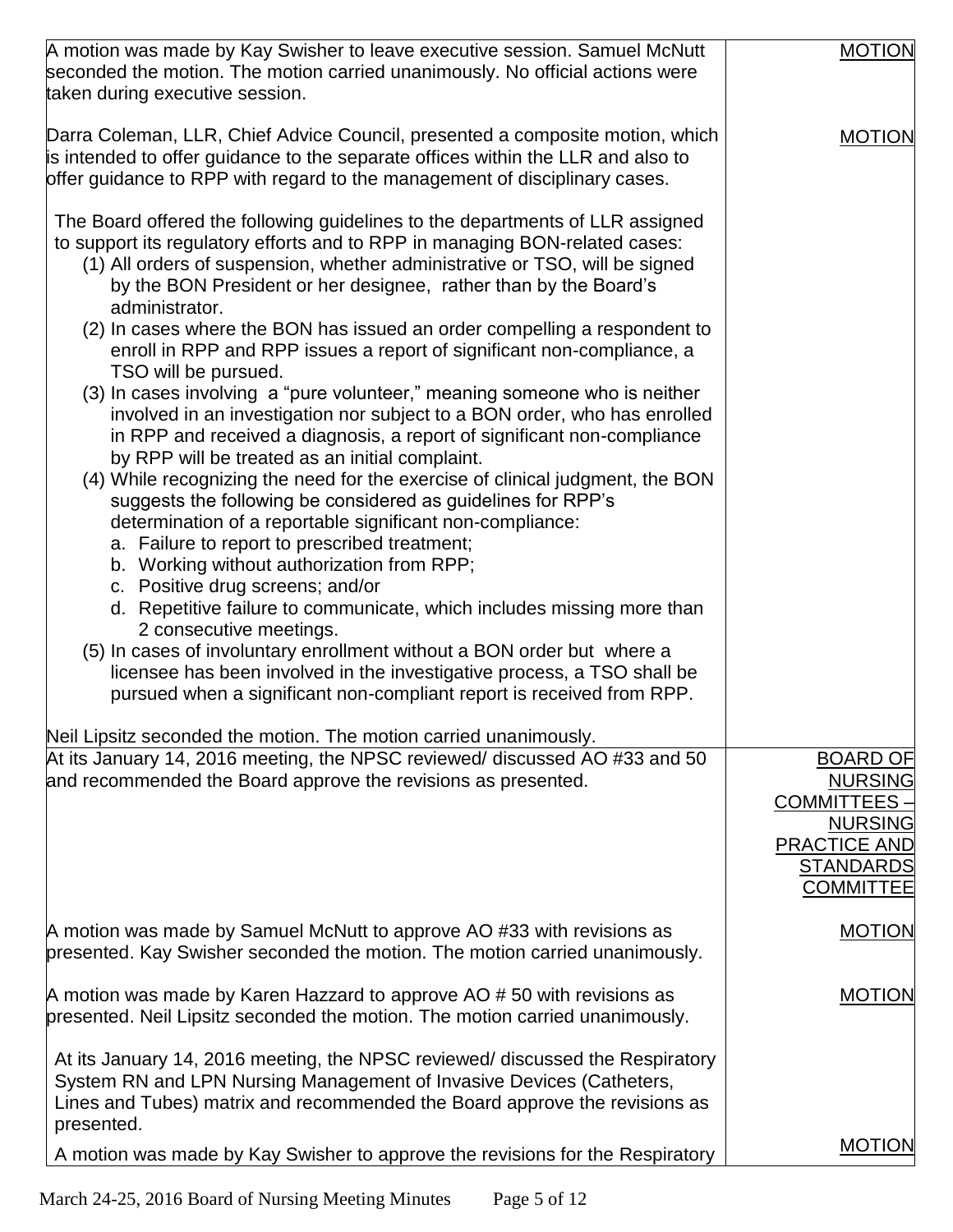| System RN and LPN Nursing Management of Invasive Devices (Catheters,<br>Lines and Tubes) matrix as presented.                                                                                                                                                                                                                                                                                                                                                                                                                                                         |                                                                                                                             |
|-----------------------------------------------------------------------------------------------------------------------------------------------------------------------------------------------------------------------------------------------------------------------------------------------------------------------------------------------------------------------------------------------------------------------------------------------------------------------------------------------------------------------------------------------------------------------|-----------------------------------------------------------------------------------------------------------------------------|
| At its January 14, 2016 meeting, the NPSC reviewed/ discussed the Central<br>Nervous System RN and LPN, Genitourinary System RN and LPN and<br>Integumentary System RN and LPN Nursing Management of Invasive Devices<br>(Catheters, Lines and Tubes) matrixes and recommended Board approval of<br>review with no recommended changes at this time. Neil Lipsitz seconded the<br>motion. The motion carried unanimously.                                                                                                                                             |                                                                                                                             |
| A motion was made by Samuel McNutt to approve the Nursing Management of<br>Invasive Devices - Central Nervous System RN and LPN, Genitourinary System<br>RN and LPN and Integumentary System RN and LPN Nursing Management of<br>Invasive Devices (Catheters, Lines and Tubes) matrixes with no changes as<br>presented. Jan Burdette seconded the motion. The motion carried unanimously.                                                                                                                                                                            | <b>MOTION</b>                                                                                                               |
| Marilyn Brady, Chair, South Carolina Council of Deans and Directors of Nursing<br>Education, appeared before the board regarding the recent Advisory Committee<br>on Nursing Education Charter revisions. Correspondence received from Ms.<br>Brady was also provided for the Board's review.                                                                                                                                                                                                                                                                         | <b>SOUTH CAROLINA</b><br><b>COUNCIL OF</b><br><b>DEANS AND</b><br><b>DIRECTORS OF</b><br><b>NURSING</b><br><b>EDUCATION</b> |
| A motion was made by Samuel McNutt to accept Ms. Brady's comments and<br>thank her for her participation. Kay Swisher seconded the motion. The motion<br>carried unanimously.                                                                                                                                                                                                                                                                                                                                                                                         | <b>MOTION</b>                                                                                                               |
| Mark Sanders, Chief Investigator for the Office of Investigations and<br>Enforcement (OIE) presented the Investigative Review Committee (IRC) Report<br>with recommendations from its meetings held since the January 2016 Board<br>meeting.                                                                                                                                                                                                                                                                                                                          | <b>OFFICE OF</b><br><b>INVESTIGATIONS</b><br>AND<br><b>ENFORCEMENT</b><br>(OIE) (CLOSED                                     |
| The Disciplinary Sanctions Guidelines Matrix is used by the IRC in making these<br>recommendations.                                                                                                                                                                                                                                                                                                                                                                                                                                                                   | SESSION)                                                                                                                    |
| A motion was made by Kay Swisher to approve 25 cases for Dismissal as<br>recommended by the Investigative Review Committee (IRC). Jacqueline Baer<br>seconded the motion. The motion carried unanimously.                                                                                                                                                                                                                                                                                                                                                             | <b>MOTION</b>                                                                                                               |
| A motion was made by Samuel McNutt to approve 1 case for dismissal with<br>Cease and Desist as recommended by the Investigative Review Committee<br>(IRC). Kay Swisher seconded the motion. The motion carried unanimously.                                                                                                                                                                                                                                                                                                                                           | <b>MOTION</b>                                                                                                               |
| 64 cases for Formal Complaint were presented for the Board's review. A motion<br>was made by Samuel McNutt to accept the cases with the exception of: 2014-<br> 154, 2014-365, 2014-442, 2015-354, 2015-522, 2015-113, 2015-212, 2015-453,<br>2015-453 and 2015-625, as in the discussion/ motion of the last meeting<br>regarding patient abandonment and multiple issues, and that these cases be<br>Board appearances with a full evidentiary hearing with no MOAs or Consent<br>Agreements. Karen Hazzard seconded the motion. The motion carried<br>unanimously. | <b>MOTION</b>                                                                                                               |
| A motion was made by Samuel McNutt to amend the IRC logic to include a                                                                                                                                                                                                                                                                                                                                                                                                                                                                                                | <b>MOTION</b>                                                                                                               |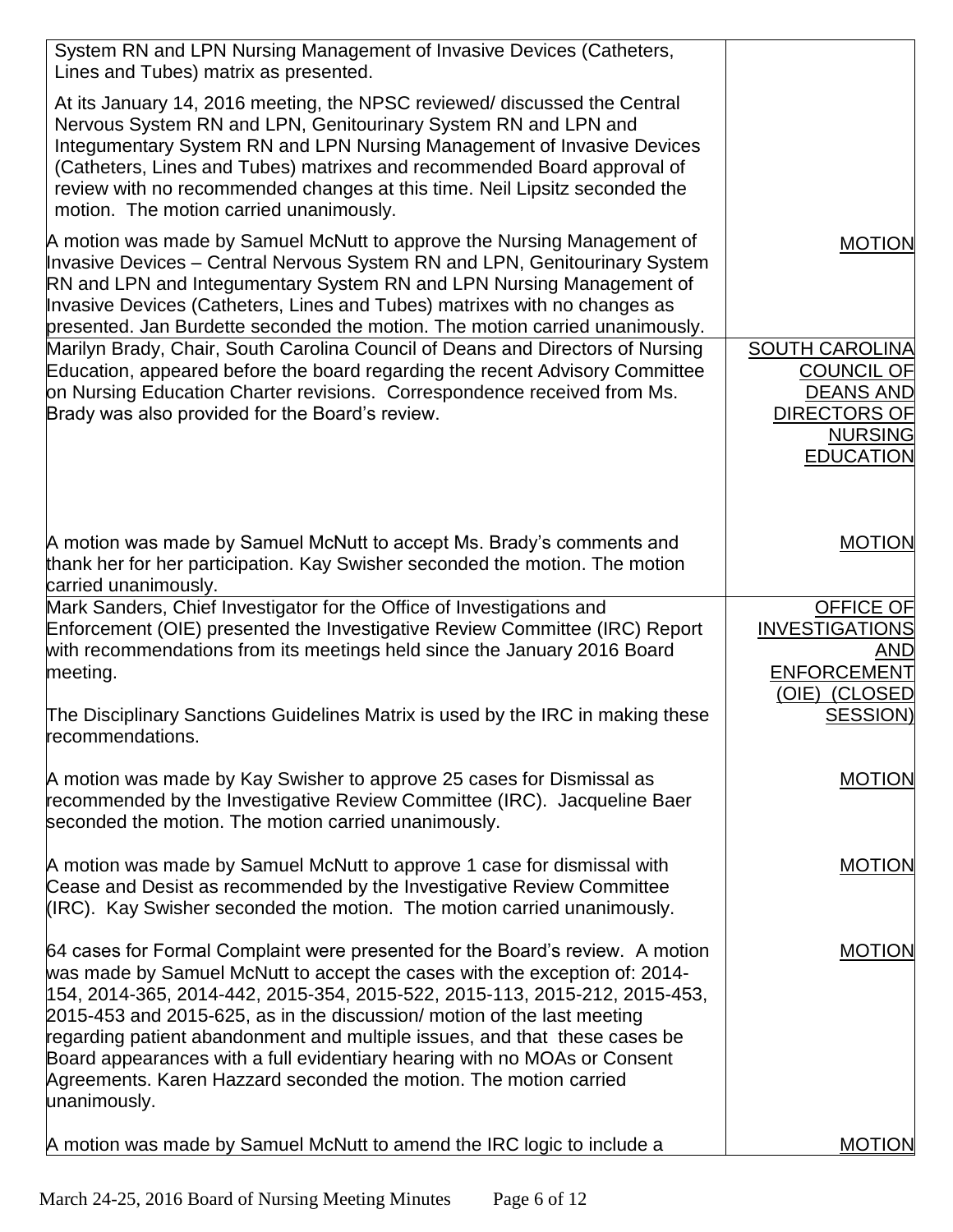| Board appearance. Karen Hazzard seconded the motion. The motion carried<br>unanimously.                                                                                                                                                                                                                                                                                                                   |                                                                                                          |
|-----------------------------------------------------------------------------------------------------------------------------------------------------------------------------------------------------------------------------------------------------------------------------------------------------------------------------------------------------------------------------------------------------------|----------------------------------------------------------------------------------------------------------|
| 11 Letters of Caution were presented to the Board for approval as recommended<br>by the investigative Review Committee (IRC). A motion was made by Samuel<br>McNutt to accept with the exception of cases 2013-450 and 2015-56. The two<br>cases shall be a Board appearance as a formal complaint with a full evidentiary<br>hearing. Karen Hazzard seconded the motion. The motion carried unanimously. | <b>MOTION</b>                                                                                            |
| Information was presented regarding the 2016 NCSBN Discipline Case<br>Management Conference.                                                                                                                                                                                                                                                                                                              | <b>2016 NCSBN</b><br><b>DISCLIPLINE CASE</b><br><b>MANAGEMENT</b><br><b>CONFERENCE</b><br><b>REQUEST</b> |
| A motion was made by Kay Swisher to approve four investigators plus Princess<br>Hodges attendance at the 2016 NCSBN Discipline Case Management<br>Conference. Samuel McNutt seconded the motion. The motion carried<br>unanimously.                                                                                                                                                                       | <b>MOTION</b>                                                                                            |
| Respondents appeared before the Board. The Board reviewed Memoranda of<br>Agreement (MOA) stipulating to violations of the Nurse Practice Act to determine<br>disciplinary actions and reviewed recommendations from panel hearings.<br>Respondents also appeared before the Board to request modification to their<br>Consent Agreements or Board Orders.                                                | <b>HEARINGS</b><br><b>DISCIPLINE</b><br>(CONFIDENTIAL)                                                   |
| In Case # 2013-466, respondent signed a Memorandum of Agreement (MOA).                                                                                                                                                                                                                                                                                                                                    |                                                                                                          |
| A motion was made by Samuel McNutt to go into executive session for the<br>purpose of receiving legal counsel. Kay Swisher seconded the motion. The<br>motion carried unanimously.                                                                                                                                                                                                                        | <b>MOTION</b>                                                                                            |
| A motion was made by Samuel McNutt to leave executive session. Karen<br>Hazzard seconded the motion. The motion carried unanimously. No official<br>actions were taken during executive session.                                                                                                                                                                                                          | <b>MOTION</b>                                                                                            |
| In Case # 2012-466, a motion was made by Karen Hazzard to accept the MOA,<br>issue a private reprimand, a civil penalty of \$500 payable within six months and<br>the following courses to be completed within six months: Legal Aspects,<br>Medication Administration and Ethics. Samuel McNutt seconded the motion.<br>The motion carried unanimously.                                                  | <b>MOTION</b>                                                                                            |
| In Case # 2013-541, a panel hearing was held on November 4, 2015.                                                                                                                                                                                                                                                                                                                                         |                                                                                                          |
| In Case $\#$ 2013-541, a motion was made by Samuel McNutt to accept the panel<br>hearing recommendation. Kay Swisher seconded the motion. The motion carried<br>unanimously.                                                                                                                                                                                                                              | <b>MOTION</b>                                                                                            |
| In Case # 2012-467, a panel hearing was held on December 8, 2015.                                                                                                                                                                                                                                                                                                                                         |                                                                                                          |
| In Case $\#$ 2012-467, a motion was made by Samuel McNutt to accept the panel<br>hearing recommendation. Karen Hazzard seconded the motion. The motion                                                                                                                                                                                                                                                    | <b>MOTION</b>                                                                                            |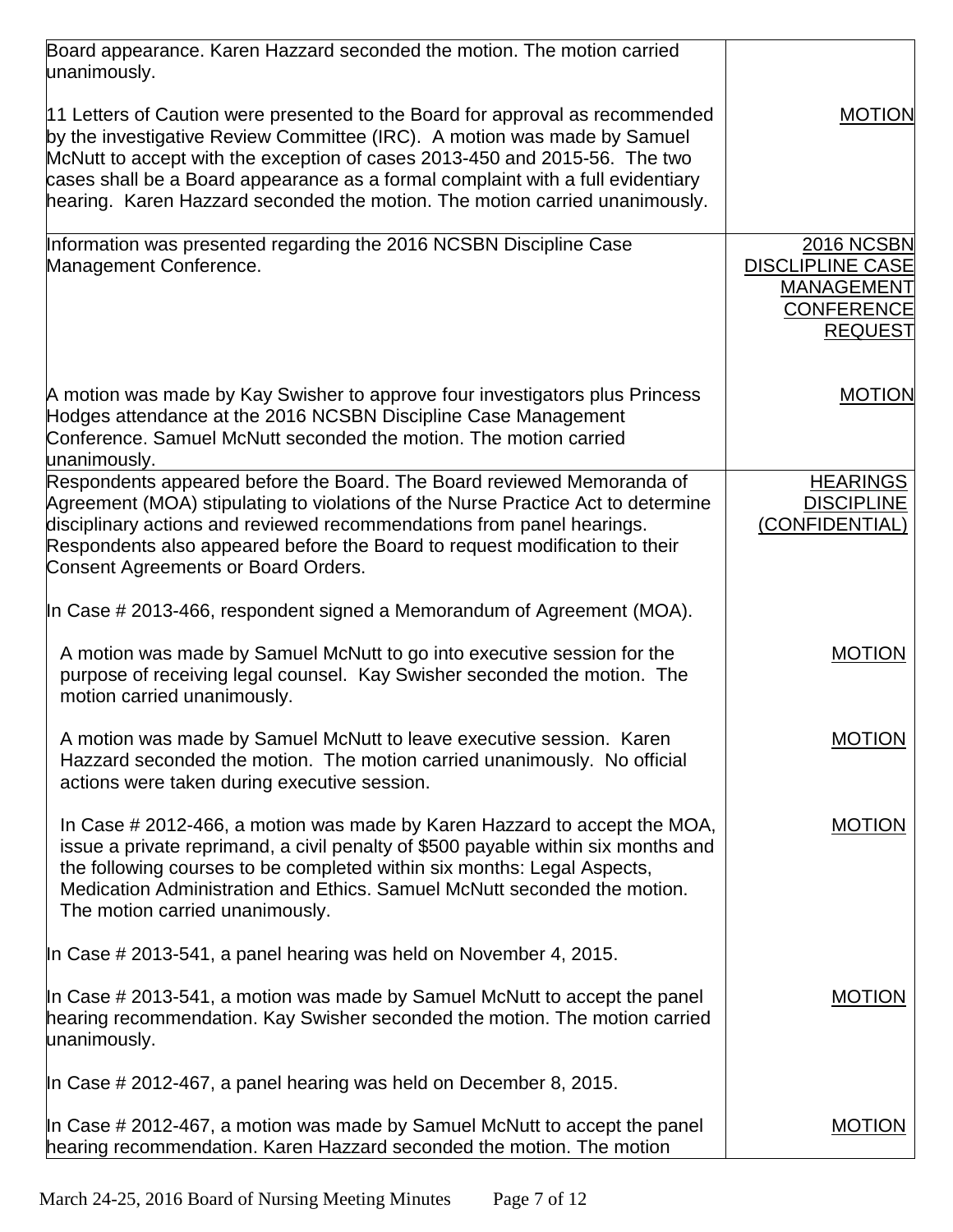| carried unanimously.                                                                                                                                                                                                                                                                                                                                                                                                       |               |
|----------------------------------------------------------------------------------------------------------------------------------------------------------------------------------------------------------------------------------------------------------------------------------------------------------------------------------------------------------------------------------------------------------------------------|---------------|
| In Case # 2014-66, a panel hearing was held December 15, 2015.                                                                                                                                                                                                                                                                                                                                                             |               |
| A motion was made by Samuel McNutt to go into executive session for the<br>purpose of receiving legal counsel. Karen Hazzard seconded the motion. The<br>motion carried unanimously.                                                                                                                                                                                                                                       | <b>MOTION</b> |
| A motion was made by Samuel McNutt to leave executive session. Kay<br>Swisher seconded the motion. The motion carried unanimously. No official<br>actions were taken during executive session.                                                                                                                                                                                                                             | <b>MOTION</b> |
| In Case # 2014-66, a motion was made by Samuel McNutt to lift both TSOs and<br>reinstate his license. Neil Lipsitz seconded the motion. The motion carried<br>unanimously.                                                                                                                                                                                                                                                 | <b>MOTION</b> |
| In Case # 2014-579, a panel hearing was held December 15, 2015.                                                                                                                                                                                                                                                                                                                                                            |               |
| In Case # 2014-579, a motion was made by Kay Swisher to accept the panel's<br>recommendation: private reprimand, \$250 fine and two courses, Medication and<br>Legal Aspects. All classes must be taken within six months of the effective date<br>of the order and the fine must be paid within six months of the effective date of<br>Final Order. Samuel McNutt seconded the motion. The motion carried<br>unanimously. | <b>MOTION</b> |
| In Case # 2016-97, respondent requested to modify an existing consent<br>agreement.                                                                                                                                                                                                                                                                                                                                        |               |
| A motion was made by Samuel McNutt to go into executive session for the<br>purpose of receiving legal counsel. Karen Hazzard seconded the motion. The<br>motion carried unanimously.                                                                                                                                                                                                                                       | <b>MOTION</b> |
| A motion was made by Samuel McNutt to leave executive session. Kay<br>Swisher seconded the motion. The motion carried unanimously. No official<br>actions were taken during executive session.                                                                                                                                                                                                                             | <b>MOTION</b> |
| In Case # 2016-97, a motion was made by Samuel McNutt to modify the<br>Consent Agreement to lift the narcotics restriction and supervision, but maintain<br>the RPP contract. Kay Swisher seconded the motion. The motion carried<br>unanimously.                                                                                                                                                                          | <b>MOTION</b> |
| In Case # 2013-516, a panel hearing was held December 8, 2015.                                                                                                                                                                                                                                                                                                                                                             |               |
| In Case # 2013-516, a motion was made by Samuel McNutt to adopt the panel<br>hearing's recommendation. James Mallory seconded the motion. The motion<br>carried unanimously.                                                                                                                                                                                                                                               | <b>MOTION</b> |
| In Case $\#$ 2016-98, respondent requested to modify a final order.                                                                                                                                                                                                                                                                                                                                                        |               |
| A motion was made by Samuel McNutt to go into executive session for the<br>purpose of receiving legal counsel. Kay Swisher seconded the motion. The<br>motion carried unanimously.                                                                                                                                                                                                                                         | <b>MOTION</b> |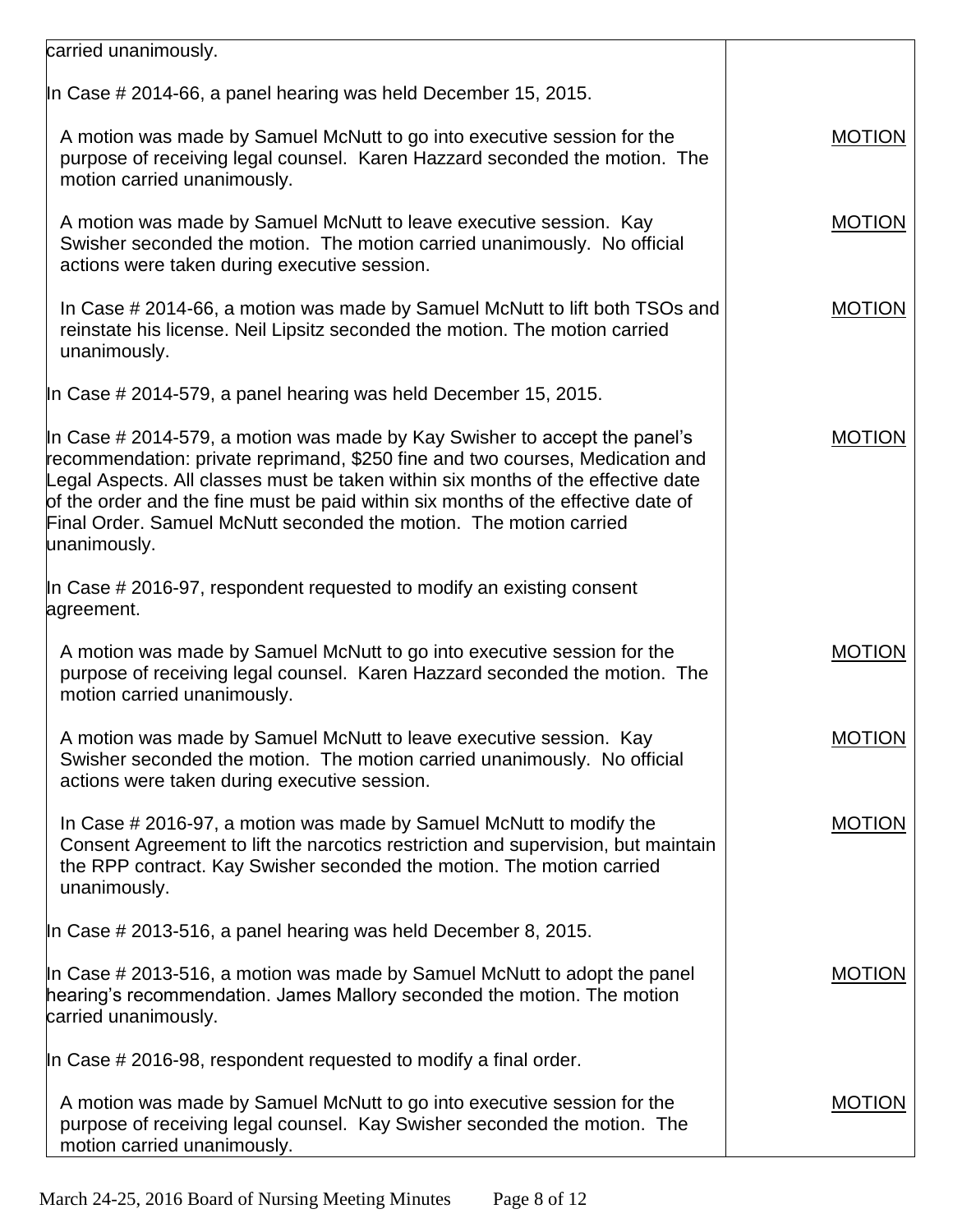| A motion was made by Samuel McNutt to leave executive session. Karen<br>Hazzard seconded the motion. The motion carried unanimously. No official<br>actions were taken during executive session.                                                                               | <b>MOTION</b>                                                                                                     |
|--------------------------------------------------------------------------------------------------------------------------------------------------------------------------------------------------------------------------------------------------------------------------------|-------------------------------------------------------------------------------------------------------------------|
| In Case # 2016-98, a motion was made by Kay Swisher to deny the<br>modification request. Karen Hazzard seconded the motion. The motion carried<br>unanimously.                                                                                                                 | <b>MOTION</b>                                                                                                     |
| In Case # 2014-46, a panel hearing was held December 8, 2015.                                                                                                                                                                                                                  |                                                                                                                   |
| In Case # 2014-46, a motion was made by Samuel McNutt to accept the panel<br>hearing recommendations. Jacqueline Baer seconded the motion. The motion<br>carried unanimously.                                                                                                  | <b>MOTION</b>                                                                                                     |
| In Case # 2013-403, a panel hearing was held on December 8, 2015.                                                                                                                                                                                                              |                                                                                                                   |
| In Case # 2013-403, a motion was made by Samuel McNutt to accept the panel<br>recommendation. Kay Swisher seconded the motion. The motion carried<br>unanimously.                                                                                                              | <b>MOTION</b>                                                                                                     |
| In Case # 2013-417, a panel hearing was held December 15, 2105.                                                                                                                                                                                                                |                                                                                                                   |
| In Case # 2013-417, a motion was made by Samuel McNutt to accept the panel<br>hearing recommendation. Kay Swisher seconded the motion. The motion carried<br>unanimously.                                                                                                      | <b>MOTION</b>                                                                                                     |
| In Case # 2015-154 and 2015-171, a panel hearing was held December 8, 2015.                                                                                                                                                                                                    |                                                                                                                   |
| In Case # 2015-154 and 2015-171, a motion was made by Samuel McNutt to<br>accept the hearing panel recommendation. Karen Hazzard seconded the motion.<br>The motion carried unanimously.                                                                                       | <b>MOTION</b>                                                                                                     |
| Samuel McNutt presented an update report on the Governor's Domestic<br><b>Niolence Task Force.</b>                                                                                                                                                                             | <b>UPDATE ON</b><br>GOVERNOR'S<br><b>DOMESTIC</b><br><b>VIOLENCE</b><br><b>TASKFORCE</b>                          |
| A motion was made by Kay Swisher to accept the report as information.<br>Jacqueline Baer seconded the motion. The motion carried unanimously.                                                                                                                                  | <b>MOTION</b>                                                                                                     |
| Proposed changes to the Advisory Committee on Nursing Education (ACONE)<br>Charter were provided for the Board's review.                                                                                                                                                       | PRESIDENT'S<br>REPORT-<br><b>ADVISORY</b><br><b>COMMITTEE ON</b><br><b>NURSING</b><br><b>EDUCATION</b><br>(ACONE) |
| A motion was made by Jacqueline Baer to add an ex-officio to the Advisory<br>Committee on Nursing Education (ACONE) committee from the South Carolina<br>Organization of Nurse Leaders (SCONL). James Mallory seconded the motion.<br>The motion carried with two abstentions. | <b>MOTION</b>                                                                                                     |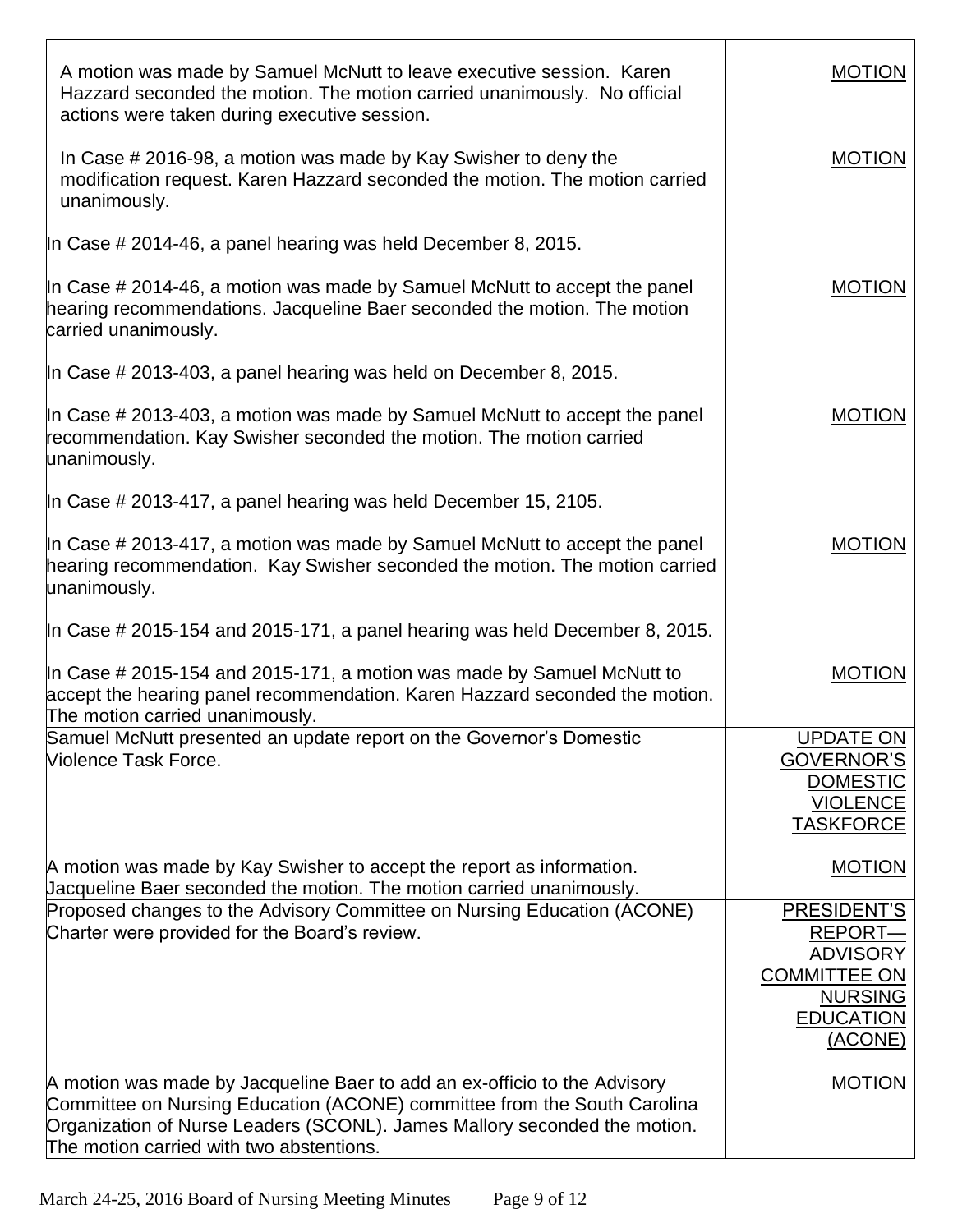| A motion was made by Samuel McNutt to accept the revisions for the Advanced<br>Practice Committee, the Nursing Practice and Standards Committee and the<br>Advisory Committee on Nursing Education bylaws/ charter as presented. Kay<br>Swisher seconded the motion. The motion carried unanimously. | <b>MOTION</b>                                                                                       |
|------------------------------------------------------------------------------------------------------------------------------------------------------------------------------------------------------------------------------------------------------------------------------------------------------|-----------------------------------------------------------------------------------------------------|
| A motion was made by James Mallory to adjourn the meeting at 4:25 p.m. Kay                                                                                                                                                                                                                           | <b>MOTION TO</b>                                                                                    |
| Swisher seconded the motion. The motion carried unanimously.                                                                                                                                                                                                                                         | <b>ADJOURN</b>                                                                                      |
| Friday January 29, 2016<br>Applicants for licensure appeared before the Board. The Board reviewed "yes"<br>response(s) for exam and endorsement application matters. The Board also<br>reviewed reinstatement, disciplined/ reinstatement matters and a grandfather<br>matter.                       | <b>HEARINGS</b><br><b>DISCIPLINE/</b><br><b>APPLICATION</b><br><b>APPEARANCES</b><br>(CONFIDENTIAL) |
| An applicant for licensure as a registered nurse by reinstatement appeared<br>before the Board.                                                                                                                                                                                                      |                                                                                                     |
| A motion was made by Samuel McNutt to grant her license. Karen Hazzard<br>seconded the motion. The motion carried unanimously.                                                                                                                                                                       | <b>MOTION</b>                                                                                       |
| An applicant for licensure as an advanced practice registered nurse appeared<br>before the Board regarding a grandfather matter.                                                                                                                                                                     |                                                                                                     |
| A motion was made by Jacqueline Baer to grandfather into licensure for South<br>Carolina and to reactivate the APRN licensure. Neil Lipsitz seconded the<br>motion. The motion carried unanimously.                                                                                                  | <b>MOTION</b>                                                                                       |
| An additional motion was made by Samuel McNutt to restrict practice to the<br>current setting. Kay Swisher seconded the motion. The motion carried<br>unanimously.                                                                                                                                   | <b>MOTION</b>                                                                                       |
| An applicant for licensure as a registered nurse by endorsement appeared<br>before the Board.                                                                                                                                                                                                        |                                                                                                     |
| A motion was made by Kay Swisher to go into executive session for the<br>purpose of receiving legal counsel. Samuel McNutt seconded the motion. The<br>motion carried unanimously.                                                                                                                   | <b>MOTION</b>                                                                                       |
| A motion was made by Kay Swisher to leave executive session. Karen Hazzard<br>seconded the motion. The motion carried unanimously. No official actions were<br>taken during executive session.                                                                                                       | <b>MOTION</b>                                                                                       |
| A motion was made by Jacqueline Baer to grant single state licensure and to<br>continue to complete the RPP program. Kay Swisher seconded the motion. The<br>motion carried unanimously.                                                                                                             | <b>MOTION</b>                                                                                       |
| An applicant for licensure as a licensed practical nurse by endorsement<br>appeared before the Board.                                                                                                                                                                                                |                                                                                                     |
| A motion was made by Karen Hazzard to grant LPN licensure by endorsement<br>Neil Lipsitz seconded the motion. The motion carried unanimously.                                                                                                                                                        | <b>MOTION</b>                                                                                       |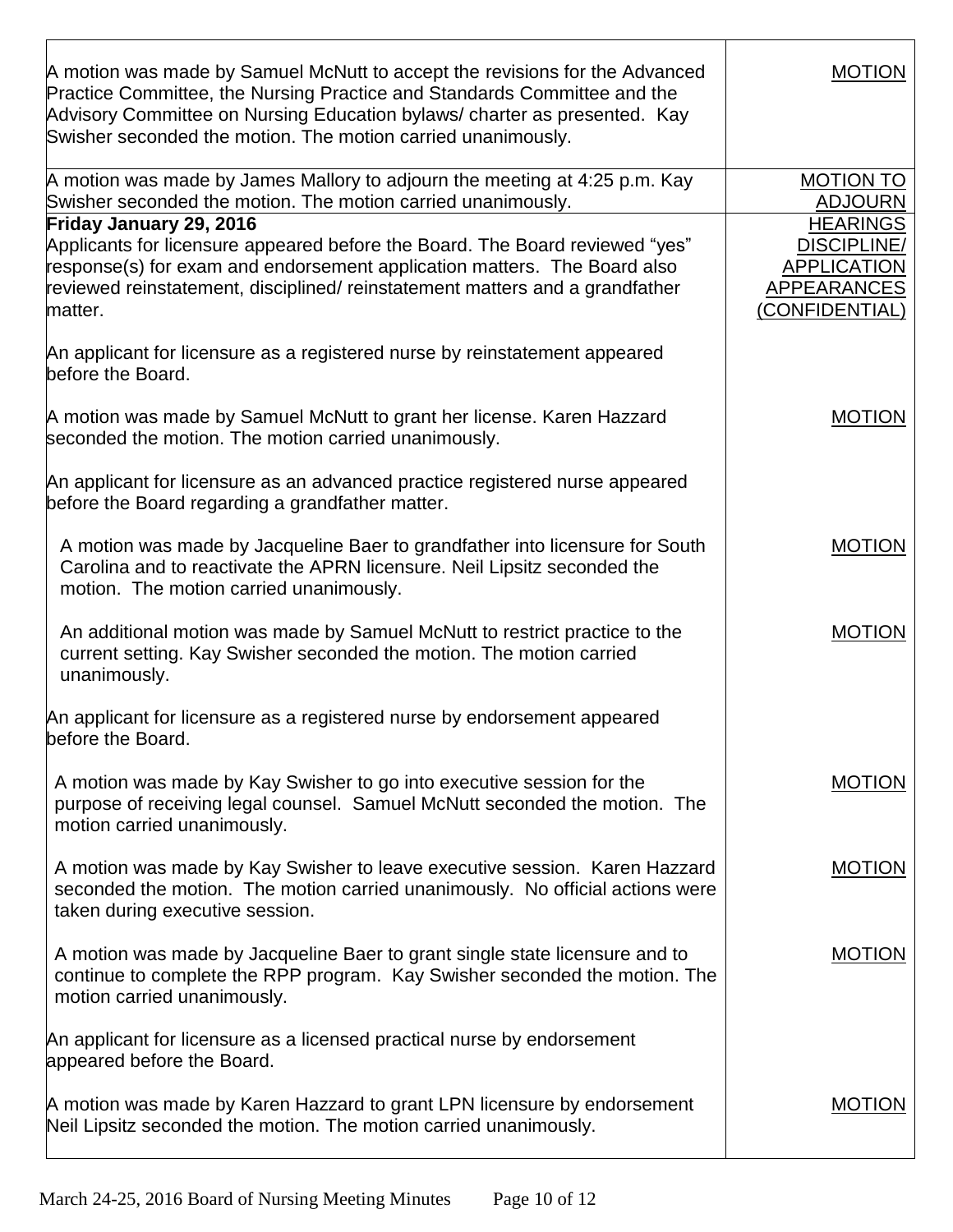| An applicant for licensure as a registered nurse by endorsement appeared<br>before the Board.                                                                                                                                                                                                                 |               |
|---------------------------------------------------------------------------------------------------------------------------------------------------------------------------------------------------------------------------------------------------------------------------------------------------------------|---------------|
| A motion was made by Karen Hazzard to go into executive session for the<br>purpose of receiving legal counsel. Kay Swisher seconded the motion. The<br>motion carried unanimously.                                                                                                                            | <b>MOTION</b> |
| A motion was made by Samuel McNutt to leave executive session. Jan<br>Burdette seconded the motion. The motion carried unanimously. No official<br>actions were taken during executive session.                                                                                                               | <b>MOTION</b> |
| A motion was made by Karen Hazzard to deny the application for licensure by<br>endorsement until the outstanding orders with the Arizona State Board of<br>Nursing have been cleared. Kay Swisher seconded the motion. The motion<br>carried unanimously.                                                     | <b>MOTION</b> |
| An applicant for licensure as a registered nurse by endorsement appeared<br>before the Board.                                                                                                                                                                                                                 |               |
| A motion was made by Samuel McNutt to go into executive session for the<br>purpose of receiving legal counsel. Neil Lipsitz seconded the motion. The<br>motion carried unanimously.                                                                                                                           | <b>MOTION</b> |
| A motion was made by Karen Hazzard to leave executive session. Samuel<br>McNutt seconded the motion. The motion carried unanimously. No official<br>actions were taken during executive session.                                                                                                              | <b>MOTION</b> |
| A motion was made by Jacqueline Baer to grant application, with the provision<br>to enroll for one year with the Recovering Professional Program (RPP)<br>continuing/ fulfilling the recommendation of the California Board of Nursing.<br>Samuel McNutt seconded the motion. The motion carried unanimously. | <b>MOTION</b> |
| An applicant for licensure as a registered nurse by endorsement appeared<br>before the Board.                                                                                                                                                                                                                 |               |
| A motion was made by Karen Hazzard to go into executive session for the<br>purpose of receiving legal counsel. Neil Lipsitz seconded the motion. The<br>motion carried unanimously.                                                                                                                           | <b>MOTION</b> |
| A motion was made by Karen Hazzard to leave executive session. Samuel<br>McNutt seconded the motion. The motion carried unanimously. No official<br>actions were taken during executive session.                                                                                                              | <b>MOTION</b> |
| A motion was made by Kay Swisher to grant licensure as a registered nurse by<br>endorsement. Karen Hazzard seconded the motion. The motion carried<br>unanimously.                                                                                                                                            | <b>MOTION</b> |
| An applicant for licensure as a licensed practical nurse by examination appeared<br>before the Board.                                                                                                                                                                                                         |               |
| A motion was made by Kay Swisher to grant her licensure. Karen Hazzard<br>seconded the motion. The motion carried unanimously.                                                                                                                                                                                | <b>MOTION</b> |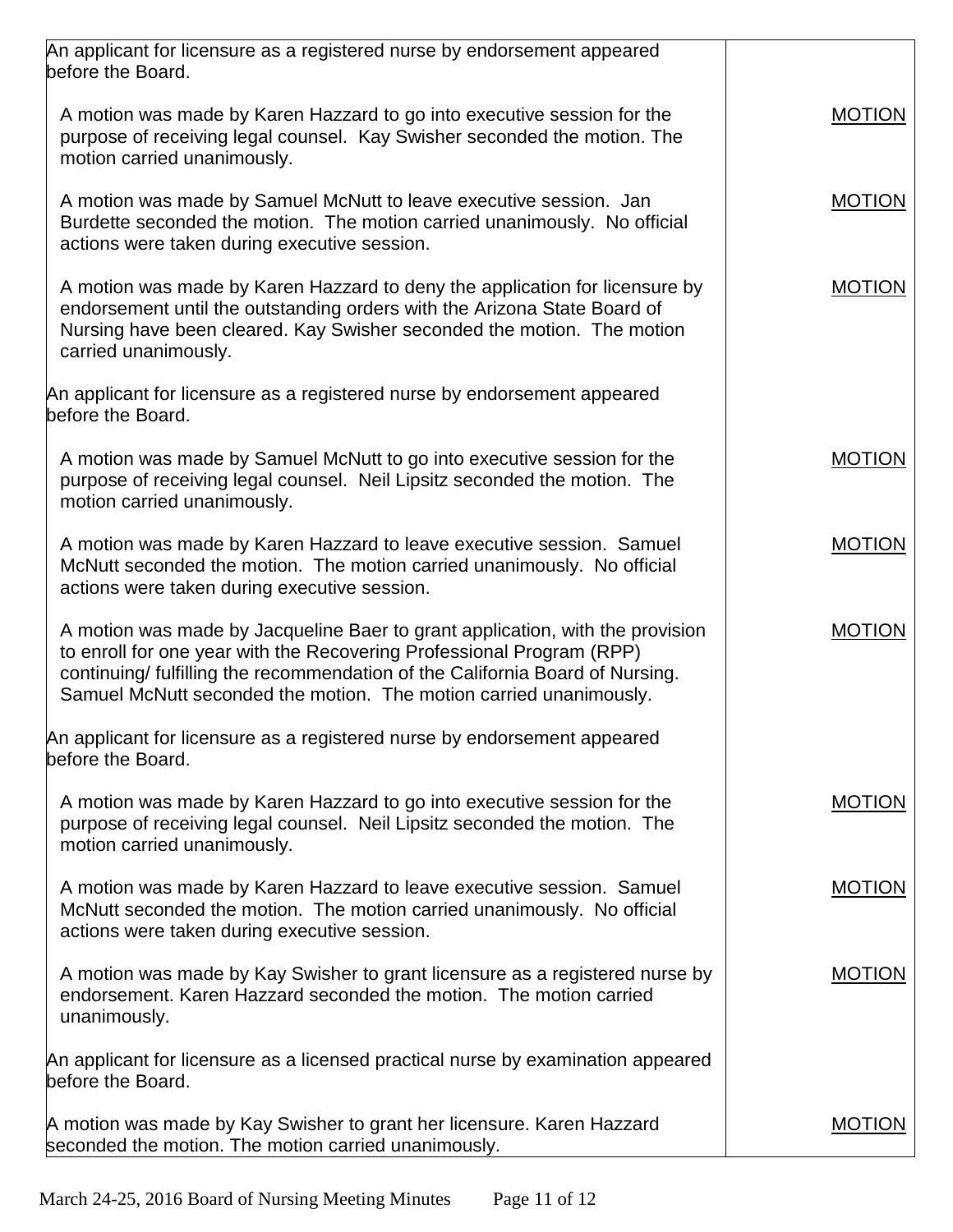| An applicant for licensure as a licensed practical nurse by disciplined<br>reinstatement appeared before the board.                                                                                                                                                              |               |
|----------------------------------------------------------------------------------------------------------------------------------------------------------------------------------------------------------------------------------------------------------------------------------|---------------|
| A motion was made by Kay Swisher to go into executive session for the<br>purpose of receiving legal counsel. Karen Hazzard seconded the motion. The<br>motion carried unanimously.                                                                                               | <b>MOTION</b> |
| A motion was made by Kay Swisher to leave executive session. Karen<br>Hazzard seconded the motion. The motion carried unanimously. No official<br>actions were taken during executive session.                                                                                   | <b>MOTION</b> |
| A motion was made by Jacqueline Baer to deny licensure in the state of South<br>Carolina. Eric Sellers seconded the motion. The motion carried unanimously.                                                                                                                      | <b>MOTION</b> |
| An applicant for licensure as a registered nurse by reinstatement appeared<br>before the Board.                                                                                                                                                                                  |               |
| A motion was made by Samuel McNutt to go into executive session for the<br>purpose of receiving legal counsel. Karen Hazzard seconded the motion. The<br>motion carried unanimously.                                                                                             | <b>MOTION</b> |
| A motion was made by Samuel McNutt to leave executive session. Neil Lipsitz<br>seconded the motion. The motion carried unanimously. No official actions<br>were taken during executive session.                                                                                  | <b>MOTION</b> |
| A motion was made by Karen Hazzard to grant temporary licensure for<br>completion of the clinical portion of the refresher course with the provision to<br>reenroll in RPP and return to the Board upon completion of the refresher<br>course.                                   | <b>MOTION</b> |
| An applicant for licensure as a registered nurse by disciplined reinstatement<br>appeared before the Board.                                                                                                                                                                      |               |
| A motion was made by Samuel McNutt to go into executive session for the<br>purpose of receiving legal counsel. Kay Swisher seconded the motion. The<br>motion carried unanimously.                                                                                               | <b>MOTION</b> |
| A motion was made by Samuel McNutt to leave executive session. Kay<br>Swisher seconded the motion. The motion carried unanimously. No official<br>actions were taken during executive session.                                                                                   | <b>MOTION</b> |
| A motion was made by Jacqueline Baer to grant licensure with the following<br>stipulations: RPP compliance, 1 year suspension with stay, quarterly reports<br>and restrictions for narcotics and worksite. Samuel McNutt seconded the<br>motion. The motion carried unanimously. | <b>MOTION</b> |